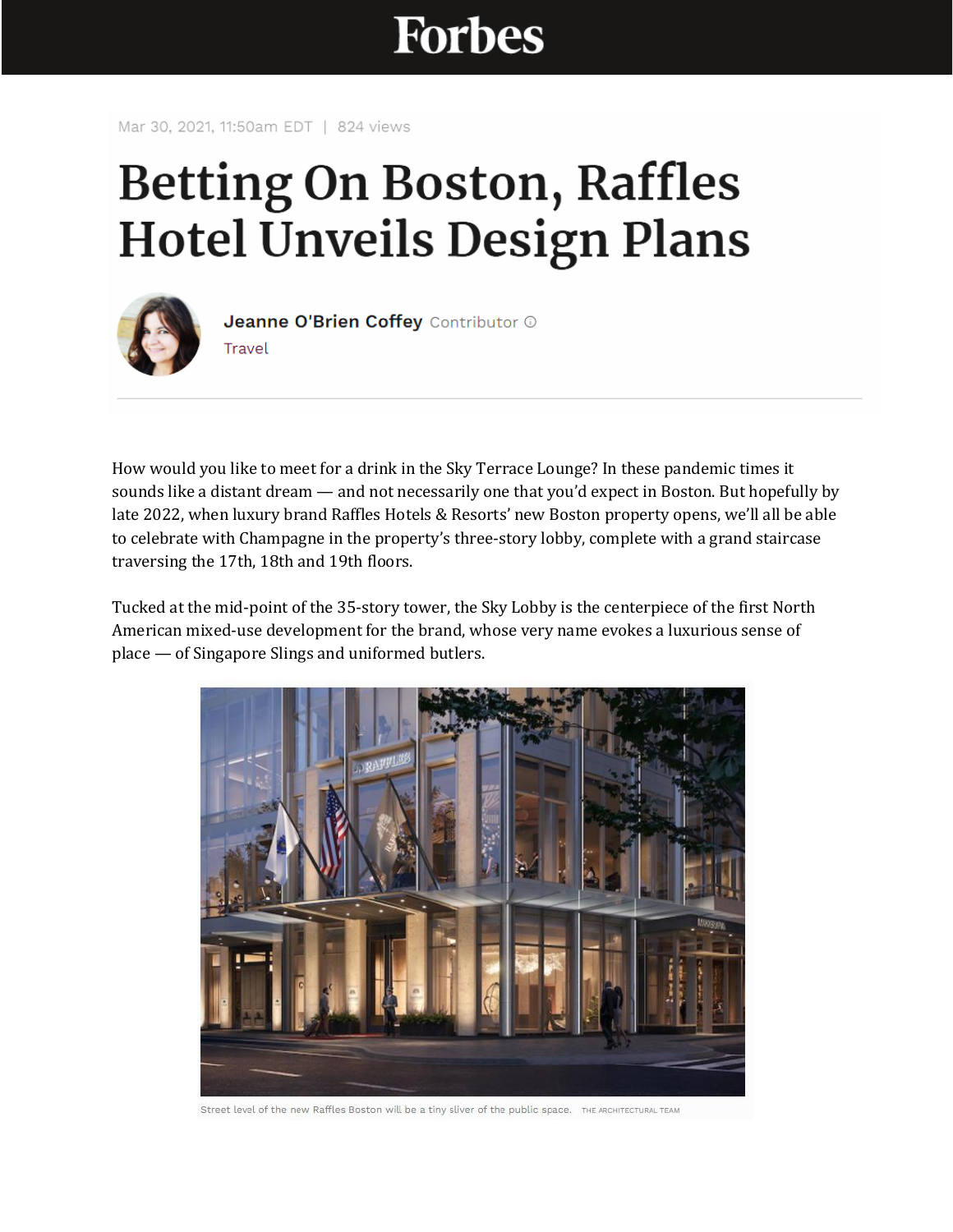Gary Saunders of Saunders Hotel Group says the Raffles brand is exactly what the team, which includes his organization, Noannet Group and Cain International, was looking for to create a new hotel that is respectful of Boston's history and culture. "As we progressed in our planning, it became increasingly obvious that Raffles was the perfect solution, and the perfect way to brand and identify this gorgeous building," Saunders said during a recent Zoom conference. "They're really at the intersection of local and global, and we're predominantly a Boston team, so that philosophy was both attractive and compelling to us."

Indeed, each of the 16 Raffles properties, starting with the flagship Singapore hotel built in 1887, is deeply invested in a crafting a sense of place, while delivering consistently luxurious hospitality.

The Boston property will feature 147 guest rooms, a pool and spa for guests and residents only and a number of dining and drinking spots, starting on the first floor, with a pair of restaurants intended to drive a lively street-level scene with all-day dining and a patisserie. Guest rooms will occupy the sixth through 14th floors, then the lobby section, which divides the hotel from the residences, will offer four more public gathering spaces, including the Sky Lobby Fine Dining Restaurant, an intimate space featuring moody, softly-lit walls and dazzling metal finishes overlooking the Back Bay, Charles River, and Cambridge. Other outlets will include aforementioned Sky Terrace Lounge, which pairs cocktails with expansive views of the South End, a soon-to-be unveiled Signature Sky Bar for drinks and small bites, and a clandestine Speakeasy accessed through a secret passageway with a cocktail experience harkening back to an earlier era.



A grand staircase in the middle of the 35story building will be a social hub. STONEHILL TAYLOR

It's a hard time to be a hotelier, especially in Boston. Before the pandemic started, the city's lodging scene was moving at a breathtaking pace. The city had just welcomed its second Four Seasons hotel — a striking modern tower in the Back Bay and the exponential increases in international service into Logan Airport promised a seemingly endless supply of visitors to fill a wide range of luxury properties. Fast-forward a year or so, and hotels are limping along at less than 30 percent occupancy, with some experts predicting that there won't be a full recovery until 2025.

Like many working on large projects, the team took advantage of what I might call a pandemic pause to increase the airflow to public spaces and address other elements of concern for a postpandemic hospitality business. And they're optimistic that when the property opens in 18 months, people will be ready, despite the gloomy predictions to the contrary.